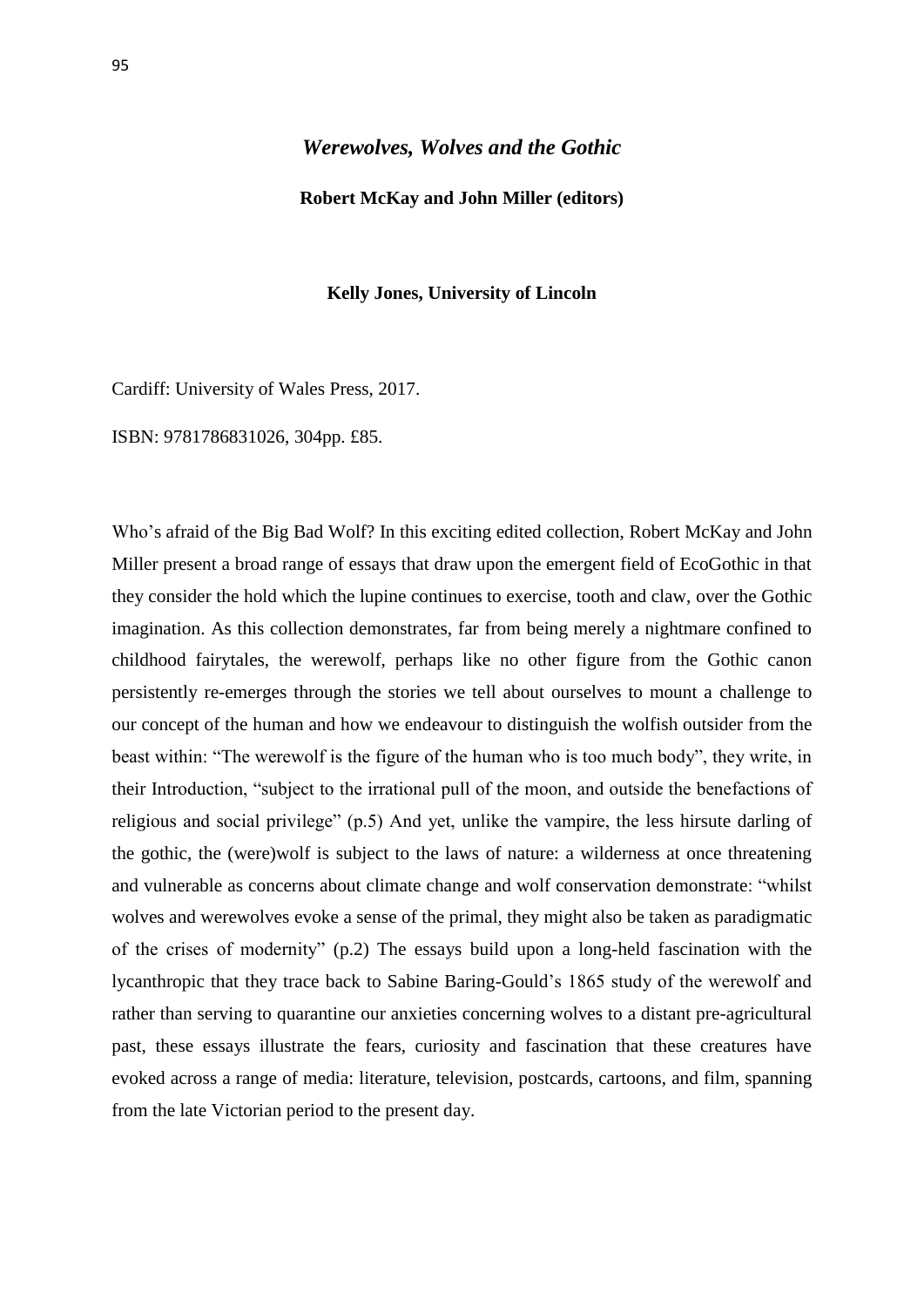The book is divided into two sections: the first, 'Social Anxieties' deals with representations of werewolves as a prism through which to examine fears of sexuality, masculinity, femininity, adolescence and race as the body of the wolf and the act of transformation can be read as a conduit for fears of other(ed) monstrous bodies. Hannah Priest's chapter explores how the post-nineteenth-century cinematic representation of the werewolf rewrites earlier narratives in which female evil is the cause of infection so now the werewolf transformation is effected by a contagious bite from another male who 'sires' them. Meanwhile, Jazmina Cininas explains the appearance of the werewolf as an outlet for social panic and anxieties surrounding the suffragette and The New Woman, through late Victorian and Edwardian stories, cartoons, and ephemeral postcards. Meanwhile, Michelle Nichole Boyer's chapter departs from an examination of gender to explore the racial and racist associations bound up with the wolf and examines how in films, *Dances with Wolves* (1990) and *Last of the Dogmen* (1995), as well as in television series, *The Vampire Diaries* (2009 present)*, True Blood* (2008-14), and *The Originals* (2013-present)*,* the werewolf is aligned to the colonisation of peoples of North America and their "postcolonial vanishings" (p.65). Boyer notes the problematic associations of savagery that reduce indigenous populations to "nothing more than supernatural beasts used for entertainment value" (p.85). In a similar vein, Roman Bartosch and Celestine Caruso use Stephenie Meyer's *Twilight* series to argue that the association between the novels' werewolf Jacob and the Native American population channels its racism through biophobia as the wolf, unlike the ethereal vampire, is too much body. Their use of the term, *ubernatural* to depict "the excess of the bodily, the lively, and the transformative nature of becoming" (p.89) is sure to become an invaluable addition to the lexicon used to explore the material abject. The section concludes with Batia Boe Stolar's consideration of the werewolf film trilogy, *Ginger Snaps* (2000, 2004, 2004), which chimes with the previous chapter in aligning the bodily transformation of "becoming wolf" with the adolescent experience, and yet the film, as Stolar argues, can be owned from a distinctly rebellious female perspective as a akin to "becoming woman".

The second section of the book is concerned with 'Species Trouble' and chapters here "more directly and explicitly consider werewolf narratives whose social horizons reach 'beyond' the human to trouble the very distinction between human and all other animals" (p.11) Here there is much more focus on wolves, werewolves, and their relationship to the human. To this end, these latter chapters seek to destabilise notions of Darwinism and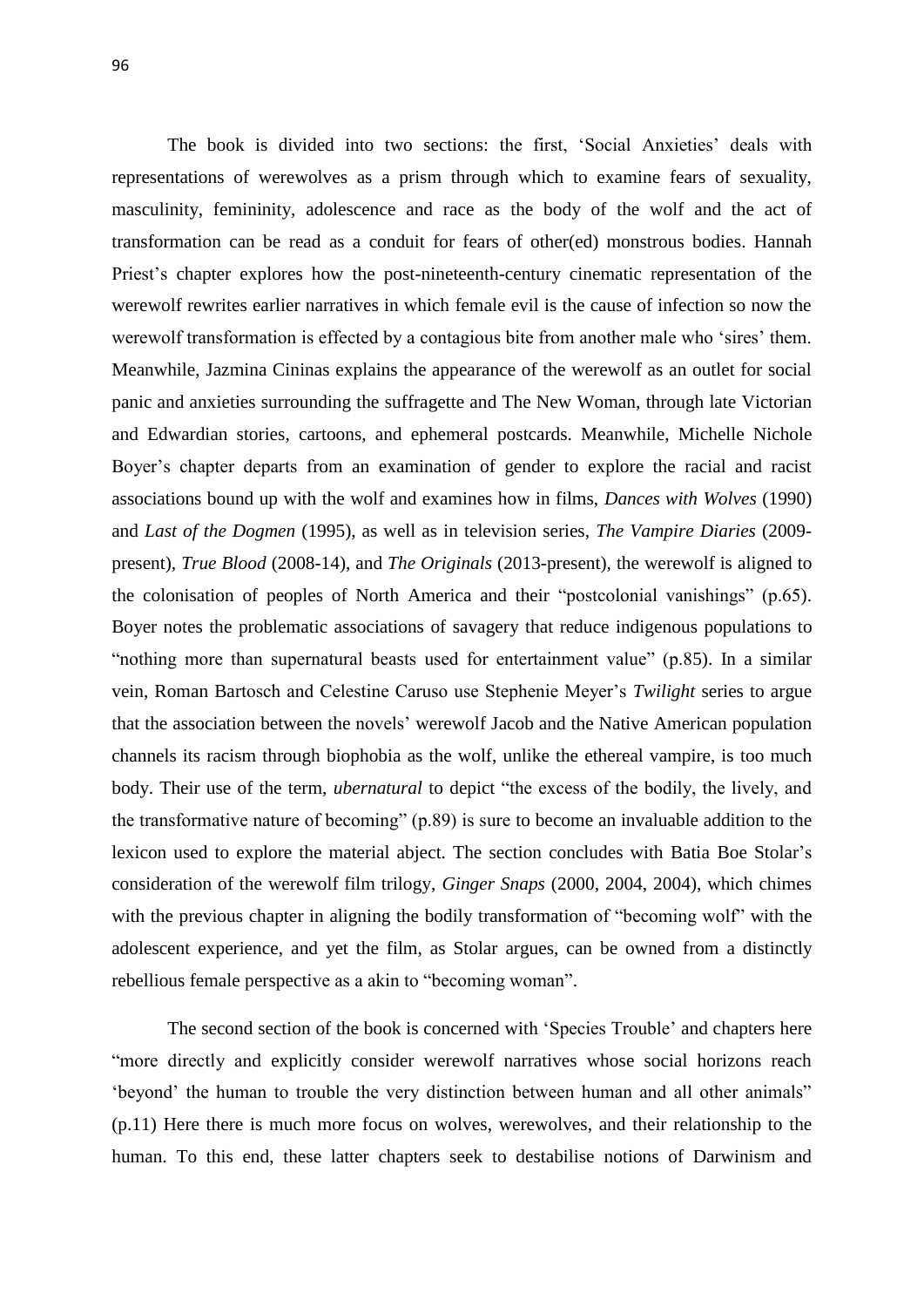taxonomies that prioritise the human experience over that of the beast. Kaja Franck discusses examples of werewolf lore in Stoker's *Dracula* and this chapter offers a useful genealogy of the connection between wolves and the gothic (that until this point in the book has not been made explicit). Franck contextualises the threat of the wolf in the novel with reference to contemporaneous travel writings to make the connection between animality and the outsider to the imperial West: the 'children of the night' always haunting the borders, but never far from the door. Continuing the politicised reading of the animal, John Miller's chapter notes how the symbolism inherent in representations of wolves and werewolves in the short stories of Saki challenges ideas of civilization, class and sexuality in Edwardian England, whilst Robert McKay's subsequent chapter examines the wolfish nature of man as "the effects of capitalism that suppresses humanity's communal spirit" destabilises the hierarchy between species as depicted in Guy Endore's *The Werewolf of Paris* (1933) (p.184). Margot Young's chapter discovers ecophilia in Angela Carter's werewolf tales. She resists a psychoanalytical reading of the wolf as anthropomorphic symbol of libidinous sexuality but instead argues that the werewolf can be seen as a symbol of nostalgic fantasies of wilderness and freedom lost to agriculturalism. In a similarly idealistic vein, Bill Hughes looks at the werewolf romance in Maggie Stiefvater's *Shiver* (2009) as "Stiefvater evokes the powerful allure of losing one's human identity and becoming immersed in the 'natural' world (bearing in mind the complexities of this term)" (p.228) and the chapter illustrates how the series breaks down antinomies between human and animal, male and female, adult and teenager. Matthew Lerberg's final chapter, appropriately capitalising upon the book's instilment of a new-found sympathy for the wolf, analyses meta-fictional representations of werewolves in recent television series *Grimm* (2011-2017) and *Fables* (2002-15), as the Big Bad Wolf appears in each case to remind audiences that cultural tales are always subject to revision.

The collection aptly illustrates the ongoing ambiguity surrounding the wolf and our inability to fully comprehend and reconcile the creature as living being with its cultural status and notoriety. These essays too draw upon the elusiveness, the paradoxes, and the enigmatic allure of *Canis lupus*. For this reason, the study seems exuberantly kaleidoscopic in its reading of wolves and their more fantastic and supernatural renderings, in portraying a figure that is both preternaturally intelligent whilst unintelligible to human reason, a monster under threat of extinction, potentially representative of a crisis of masculinity and also used to depict monstrous femininity, rapaciously heterosexual and a poignant metaphor for